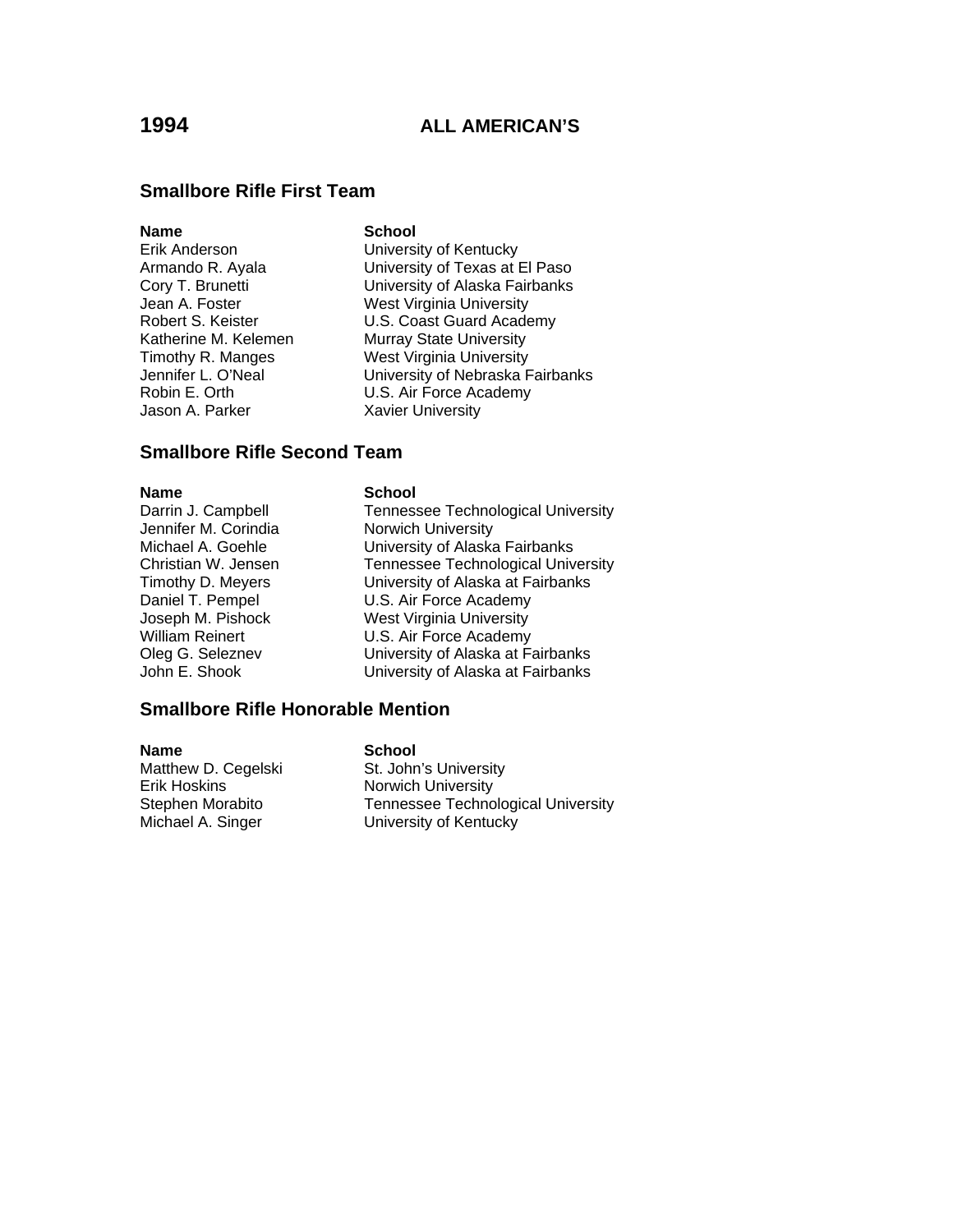### **Air Rifle First Team**

#### **Name** School

- Listte Grunwell **St. John's University** Jason A. Parker Xavier University
- Erik Anderson University of Kentucky Jean A. Foster **West Virginia University**<br>
Trevor D. Gathman **West Virginia University** West Virginia University Katherine M. Kelemen Murray State University Timothy R. Manges West Virginia University Nancy L. Napolski **University of Kentucky** Jennifer O'Neal University of Alaska at Fairbanks Robin E. Orth U.S. Air force Academy

### **Air Rifle Second Team**

Jennifer M. Corindia **Norwich University** 

#### **Name** School

April L. Blajeski University of Alaska at Fairbanks Philadelphia College of Pharmacy and Science Michael A. Goehle **University of Alaska Fairbanks** Beth A. Herzman Murray State University Joseph T. Johnson **U.S. Naval Academy** Diana M. Muth Murray State University<br>
Joseph M. Pishock Must Virginia University Joseph M. Pishock West Virginia University<br>
Oleg G. Seleznev University of Alaska at F Oleg G. Seleznev **Christian Coleg G. Seleznev** University of Alaska at Fairbanks<br>John E. Shook **Christian Christian University of Alaska at Fairbanks** University of Alaska at Fairbanks

#### **Air Rifle Honorable Mention**

| Name                | School                 |
|---------------------|------------------------|
| Justin L. Broughton | U.S. Air Force Academy |
| Michael A. Singer   | University of Kentucky |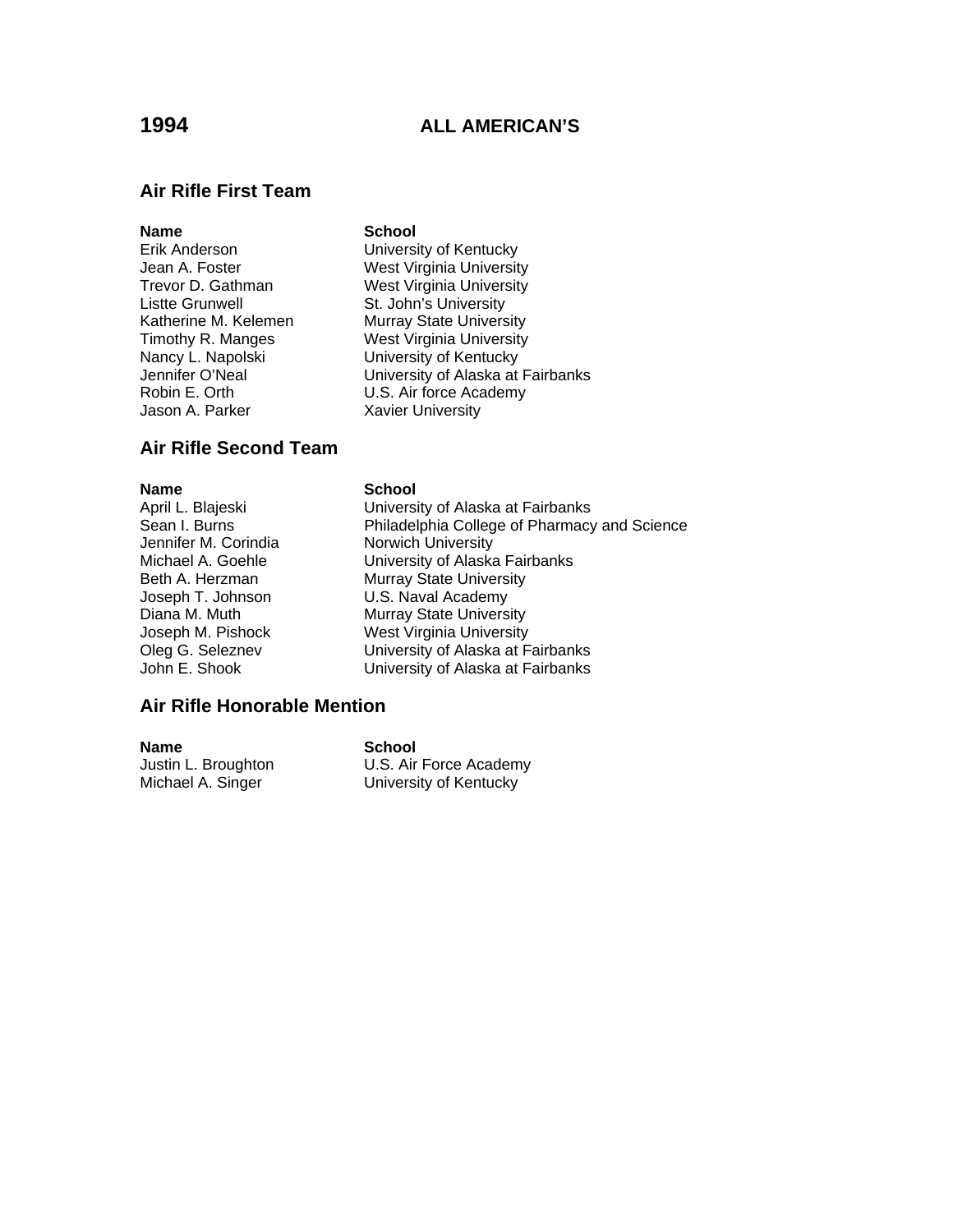### **Free Pistol First Team**

| <b>Name</b>         | School                   |
|---------------------|--------------------------|
| Jeffery F. Gottlieb | U.S. Naval Academy       |
| Conrad R. Theroux   | U.S. Coast Guard Academy |

## **Free Pistol Second Team**

| <b>Name</b>          | <b>School</b>                 |
|----------------------|-------------------------------|
| Eric J. Colbath      | University of Texas at Dallas |
| Alan Geboy           | The Citadel                   |
| Charles A. Lumpkin   | U.S. Naval Academy            |
| Edward L. Ringmacher | Sam Houston State University  |
| Stefan T. Sidahmed   | U.S. Naval Academy            |
| David M. Vondrak     | U.S. Air Force Academy        |

## **Standard Pistol First Team**

| <b>Name</b>      | School                 |
|------------------|------------------------|
| David M. Vondrak | U.S. Air Force Academy |

## **Standard Pistol Second Team**

**Name** School<br>
Eric J. Colbath **School**<br>
Universi

Eric J. Colbath University of Texas at Dallas<br>Jeffery F. Gottlieb U.S. Naval Academy Jeffery F. Gottlieb U.S. Naval Academy<br>
Kurt A. Kochendarfer U.S. Naval Academy U.S. Naval Academy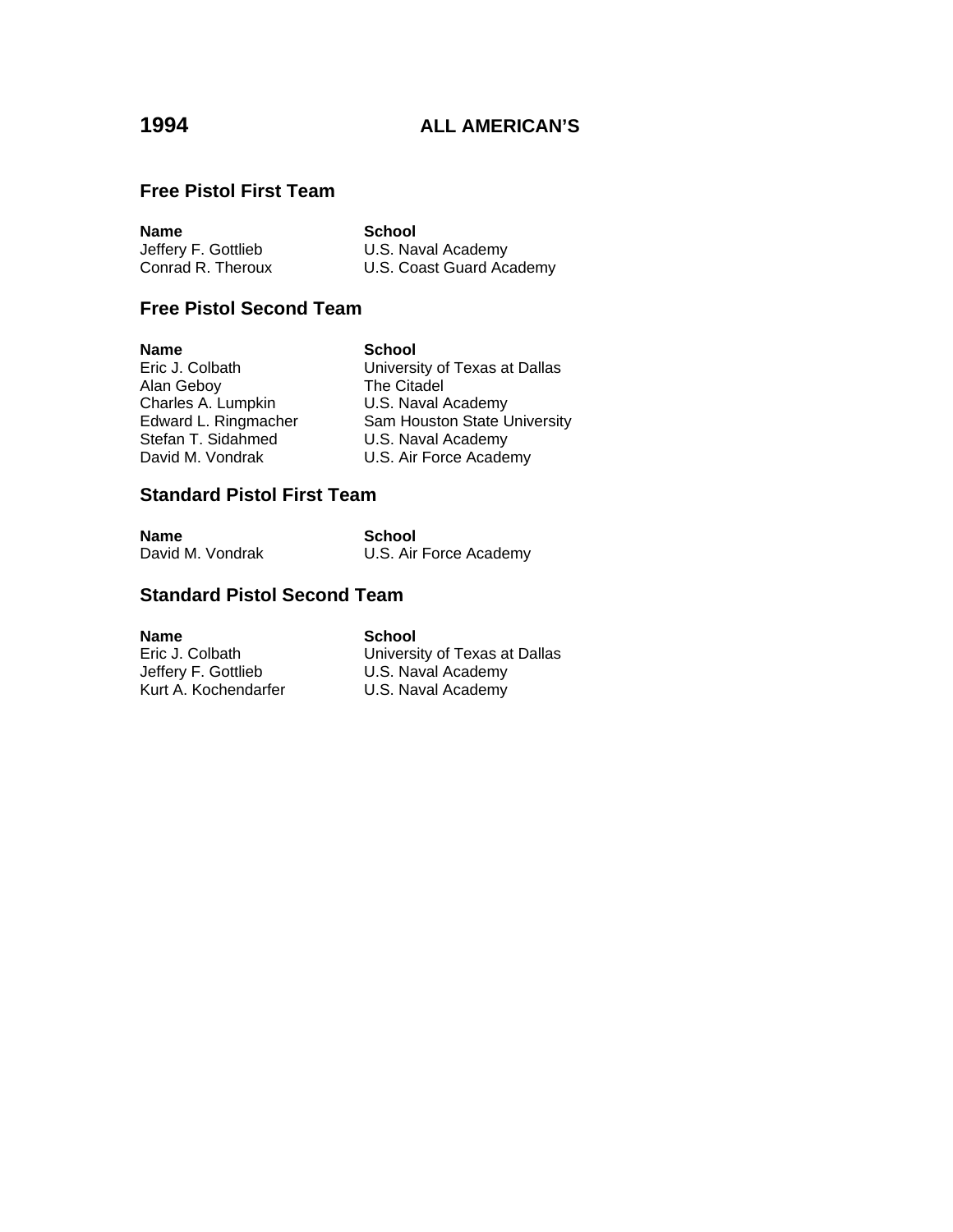## **Air Pistol First Team**

| <b>Name</b>        | School                        |
|--------------------|-------------------------------|
| Eric J. Colbath    | University of Texas at Dallas |
| Stefan T. Sidahmed | U.S. Naval Academy            |
| David M. Vondrak   | U.S. Air Force Academy        |

### **Air Pistol Second Team**

**Name**<br> **Hendrik Booraem VI** The Citadel Hendrik Booraem VI Alan Geboy The Citadel<br>
Jeffery F. Gottlieb U.S. Naval A<br>
Charles A. Lumpkin U.S. Naval A Jeffery F. Gottlieb U.S. Naval Academy Charles A. Lumpkin U.S. Naval Academy James R. Reinauer The Citadel